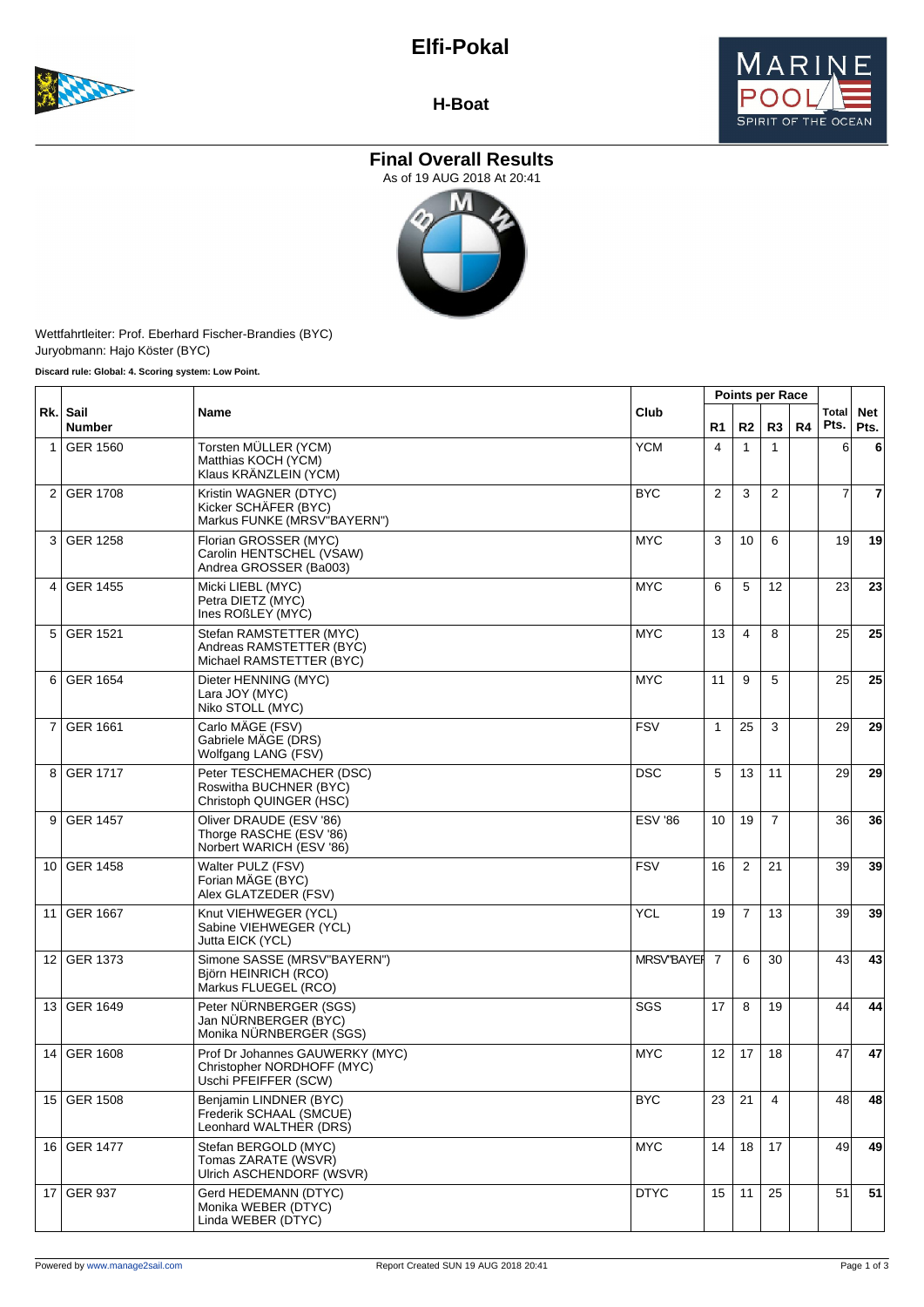

### **H-Boat**

## **Final Overall Results**

As of 19 AUG 2018 At 20:41

|                 |                           |                                                                                              |                |    |                   |      | <b>Points per Race</b> |               |                    |
|-----------------|---------------------------|----------------------------------------------------------------------------------------------|----------------|----|-------------------|------|------------------------|---------------|--------------------|
|                 | Rk. Sail<br><b>Number</b> | Name                                                                                         | Club           | R1 | R2                | R3   | R4                     | Total<br>Pts. | <b>Net</b><br>Pts. |
| 18 <sup>1</sup> | <b>GER 1510</b>           | Guido KÖRBES (YCRE)<br>Ekkehard SCHUBE-MÖHRING (YCRE)<br>Gustav DIJKMAN (RCO)                | <b>YCRE</b>    | 20 | 24                | 9    |                        | 53            | 53                 |
| 19              | <b>GER 1479</b>           | Holger GAIDOSCH (BYC)<br>Gisela HAFNER (RCO)<br>Helmut GAIDOSCH (BYC)                        | <b>BYC</b>     | 8  | 33                | 16   |                        | 57            | 57                 |
| 20              | <b>GER 1621</b>           | Fritz GLEICH (BYC)<br>Basti PREISS (BYC)<br>Emil PREISS (BYC)                                | <b>BYC</b>     | 28 | 22                | 10   |                        | 60l           | 60                 |
| 21              | GER 1503                  | Edward KRUBASIK (BYC)<br>Volker TETZLAFF (YCN)<br><b>Christian FRICKE</b>                    | <b>BYC</b>     | 26 | 14                | 23   |                        | 63            | 63                 |
| 22              | <b>GER 1674</b>           | Dr Eugen POPP (BYC)<br>Peter ALTWICKLER (BYC)<br>Tilman PFRANG (BYC)                         | <b>BYC</b>     | 32 | $12 \overline{ }$ | 22   |                        | 661           | 66                 |
| 23              | GER 1416                  | Dr Alexander GROLL (BYC)<br>David GROLL (BYC)<br>Florian GROLL (BYC)                         | <b>BYC</b>     | 9  | 35                | 24   |                        | 68            | 68                 |
|                 | 24   AUT 3                | Markus WATZINGER (SCE)<br>Lukas AUGENEDER (SCE)<br>Hermann WATZINGER (SCE)                   | <b>SCE</b>     | 22 | 20                | 26   |                        | 68            | 68                 |
| 25              | <b>GER 1722</b>           | Wulf SIENEL (MYC)<br>Lars SCHOMBURG (MYC)<br>Thomas GERSTETTER (MYC)                         | <b>MYC</b>     | 25 | 29                | 14.5 |                        |               | 68.5 68.5          |
| 26              | <b>GER 1378</b>           | Matthias BELL (FSV)<br>Renate BELL (FSV)<br>Thomas PLENK (USC-MUNCHEN)                       | <b>FSV</b>     | 31 | 15                | 28   |                        | 74            | 74                 |
| 27              | <b>GER 1706</b>           | Michael STEINMETZ (MYC)<br>Patrizia ZELLER (RCO)<br>Barbara STEINMETZ (MYC)                  | <b>MYC</b>     | 21 | 23                | 31   |                        | 75            | 75                 |
| 28              | <b>GER 1692</b>           | Jens MILLER (MRSV"BAYERN")<br>Robert MERTKE (LSC)<br>Thilo BRUNNER (RCO)                     | MRSV"BAYEI     | 33 | 16                | 29   |                        | 78I           | 78                 |
| 29              | <b>GER 1517</b>           | Michael GEBHARD (BYC)<br>Julia GEBHARD (BYC)<br>Alicia THOMAS (BYC)<br>Matthias THOMAS (BYC) | <b>BYC</b>     | 24 | 36                | 20   |                        | 80            | 80                 |
| 30              | <b>GER 1437</b>           | Thorsten RASCHE (ESV '86)<br>Johanna WÄCHTER (ESV '86)<br>Tabea RASCHE (ESV '86)             | <b>ESV '86</b> | 18 | 27                | 37   |                        | 82            | 82                 |
| 31              | <b>GER 1700</b>           | Wilfried WITTIG (BYC)<br>Xenia WITTIG (MYC)<br>Alexander WEBER                               | <b>BYC</b>     | 30 | 26                | 27   |                        | 83            | 83                 |
|                 | 32 GER 1548               | Thomas FENDEL (BYC)<br>Felix FENDEL (CKA)<br>Michael STROBELT (RCO)                          | <b>BYC</b>     | 38 | 34                | 14.5 |                        | 86.5          | 86.5               |
|                 | 33 GER 378                | Ulrich TIBES (BYC)<br>Erika HONOLD (USCM)<br>Tobias CREFELD (USC-MÜNCHEN)                    | <b>BYC</b>     | 27 | 28                | 33   |                        | 88            | 88                 |
|                 | 34 GER 1646               | Janina KUNZE (MYC)<br>Christine KUNZE (MYC)<br>Carina WEHR (MYC)                             | <b>MYC</b>     | 29 | 30                | 36   |                        | 95            | 95                 |
|                 | 35 GER 1705               | Georg BINDER (MYC)<br>Robert BLENNEMANN (LSC)<br>Dr Laura VRANOS (RCO)                       | <b>MYC</b>     | 34 | 31                | 40   |                        | 105           | 105                |
| 36              | <b>GER 1255</b>           | Hans Uwe HEYER-KRUG (MYC)<br>Rudolf HOFMEISTER (MYC)<br>Stefan HEYER-KRUG                    | <b>MYC</b>     | 39 | 39                | 34   |                        |               | 112 112            |
|                 | 37 GER 1089               | Andrea HENNING (MRSV"BAYERN")<br>Elisabeth KRAUß (MRSV"BAYERN")<br>Uwe PRASS (MYC)           | MRSV"BAYEI     | 36 | 40                | 38   |                        | 114           | 114                |
| 38 I            | <b>GER 1199</b>           | Christiane KRÜGER (BYC)<br>Maurizio GRANDESSO (SKU)<br>Gregor KIRCHNER (RCO)                 | <b>BYC</b>     | 43 | 41                | 32   |                        |               | 116 116            |